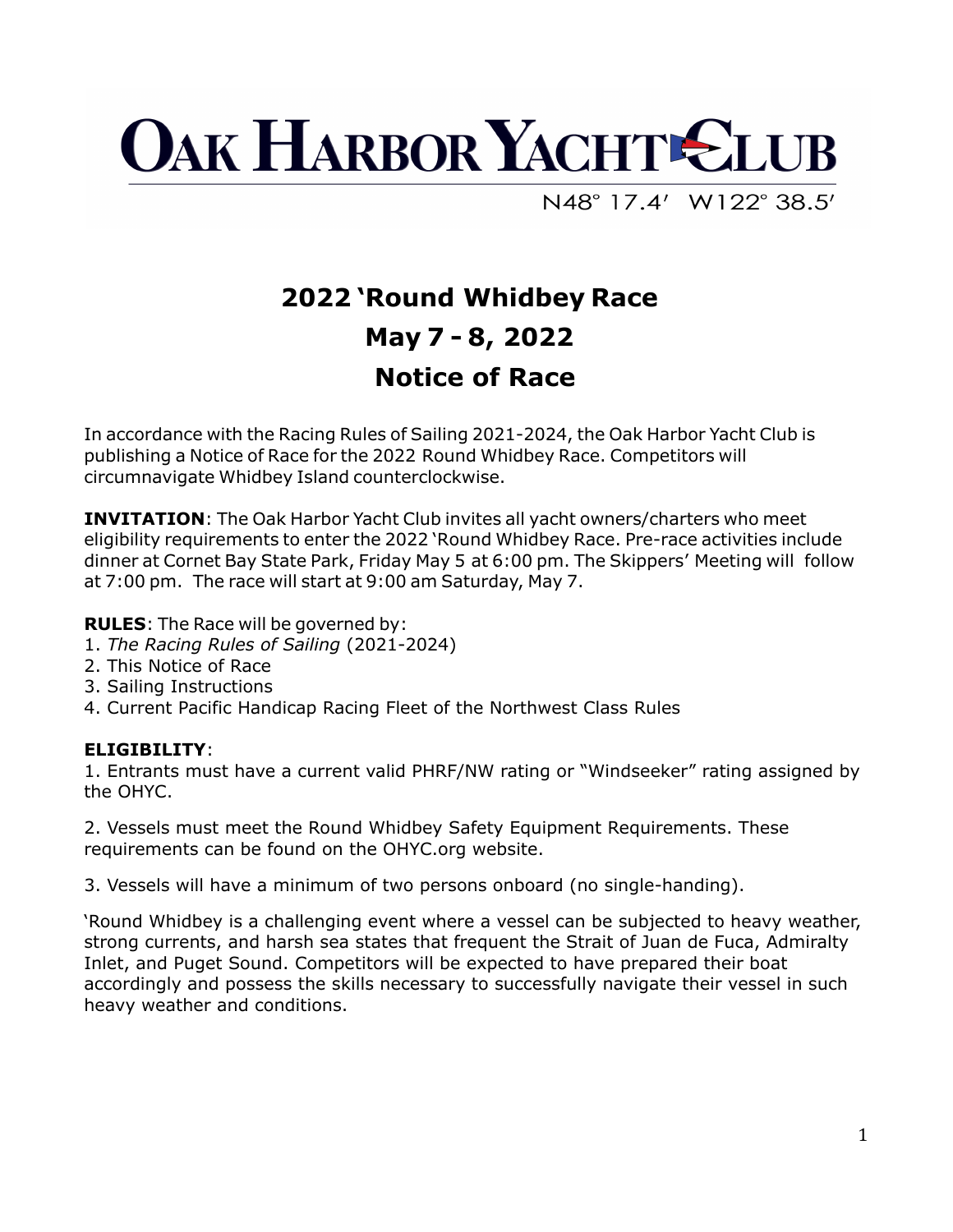

N48°17.4' W122°38.5'

**CLASSES** : Classes will be established at the discretion of the race committee based upon the number of entries, the PHRF ratings, vessel types, and other factors. If five or more like boats register, they may be scored separately as a one design class.

The organizing authority has set up an "Adventure Class" which consists of vessels modified with human propulsion. This class will be scored separately with no handicap ratings. Adventure Class vessels must adhere to the minimum Safety Equipment Requirements (SERs) as outlined in the race documentation.

Also, a Schooner Class will be established as long as a minimum of 3 schooners register.

**COURSE** : The race will start Saturday morning between a committee boat and an orange mark approximately 0.5 nm South of Deception Island. Competitors will sail counterclockwise, keeping Whidbey Island to port, finishing between a committee boat and the Oak Harbor Coast Guard Buoy G-5. Times will also be recorded near Scatchet Head to constitute a race in the event that no yacht in a class reaches the finish. This time will also be used to determine the winners of the "Whidbey Island Sprint".

**ENTRY FEES**: Entries postmarked on or before May 1 2022: The fee is \$75. After May 1, 2022, the fee is \$90. Entry fee includes dinner for the skipper and 3 crew members: Dinner for additional crew/guests is  $$10$ , which should be pre-ordered with registration. Extra crew dinners can be paid for via check, cash, at the OHYC, or online.

**ENTRY FORMS AND SAILING INSTRUCTIONS: Entry Form and Sailing Instructions will** be made available on the 'Round Whidbey Race page at www.ohyc.org/round-whidbey. Official Sailing Instructions will also be distributed at the Skippers' Meeting.

**SCORING**: The race will be scored using the Low Point System. Finishing times will be calculated using time on distance. Calculated distance is 65nm. Adventure Class will be scored separately and in order of finish.

**AWARDS**: The Round Whidbey Perpetual Trophy will be awarded to the yacht with the best overall performance (excluding the Adventure Class). In addition to the perpetual trophy, the winner will be awarded the white 'Round Whidbey winner's hat.

Prizes will be awarded for 1st, 2nd, and 3rd place boats in each class.